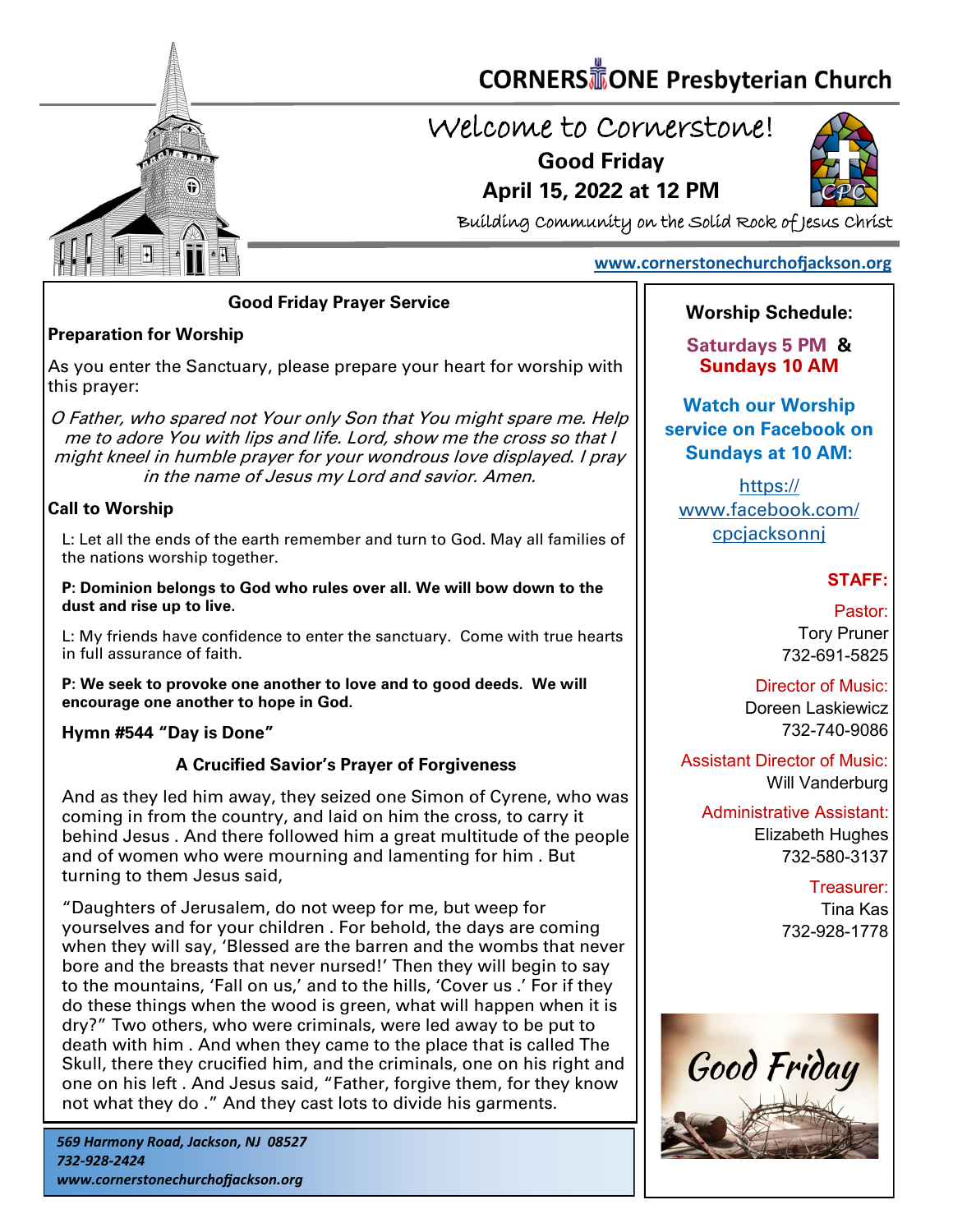

# **CORNERS** TONE Presbyterian Church

# Welcome to Cornerstone! **Good Friday**

**April 15, 2022 at 12 PM**



Building Community on the Solid Rock of Jesus Christ

#### **www.cornerstonechurchofjackson.org**

L: This is the Word of the Lord

**P: Thanks be to God**

**Call to Confession**

**Prayer of Confession Distant God, we repent of small misdeeds to satisfy our conscience, for we cannot deal with our denial of you. We seek to find life apart from you, for the cross is too threatening for us. We want comfort, not sacrifice. We embrace privilege, not pain. Yet the love of Christ brings us to our knees in awe and wonder. O God, we want to lay aside our preoccupation with self to become full participants in your realm. Rescue us from ourselves, O God. Deliver us from sin and bring us home. We pray in name of Jesus. Amen**

**Assurance of Pardon**

**Song "There is None Like You"**

# **A Crucified Thief 's Prayer for Remembrance**

And the people stood by, watching, but the rulers scoffed at him, saying, "He saved others; let him save himself, if he is the Christ of God, his Chosen One!" The soldiers also mocked him, coming up and offering him sour wine and saying, "If you are the King of the Jews, save yourself!" There was also an inscription over him, "This is the King of the Jews." One of the criminals who were hanged railed at him, saying, "Are you not the Christ? Save yourself and us!" But the other rebuked him, saying, "Do you not fear God, since you are under the same sentence of condemnation? And we indeed justly, for we are receiving the due reward of our deeds; but this man has done nothing wrong." And he said, "Jesus, remember me when you come into your kingdom ." And he said to him, "Truly, I say to you, today you will be with me in paradise."

L: This is the Word of the Lord

**P: Thanks be to God**

**Hymn #92 "Beneath the Cross of Jesus"** 

# **A Dying Savior's Prayer of Committal**

It was now about the sixth hour, and there was darkness over the whole land until the ninth hour, while the sun's light failed. And the curtain of the temple was torn in two. Then Jesus, calling out with a

#### **Saturday Worship Leader(s):**

**Laura Stone**

**Sunday Worship Leader(s):**

**David LaCross**

**Fred VanLooy**

### **Our Thanks to our Elders as Members of our Session**

- 2022: Jim Foster, Deborah LaCross, Fred VanLooy, Linda Van Melis
- 2023: Gail Carlson, Elizabeth Hughes, Tina Kas, Allyson Moyer
- 2024: Steven DeLuca, Megan LaFontaine, Kathe Morrison, Lisa Palmeri

# **Our Board of Deacons – thank you for your service!**

2022: MaryAnn White, Kellie Pushko, Sean Kas (youth)

2023: Barbara Dougherty, Nancy Foster

2024: Diane DeLuca, Sueli Paes de Barros

# **MISSION STATEMENT**

We the people of Cornerstone are a part of God's Grand Adventure to: ground our lives on the solid rock of Jesus Christ, build up each other in love through prayer, words and deeds, and to create God's community in Jackson and beyond.